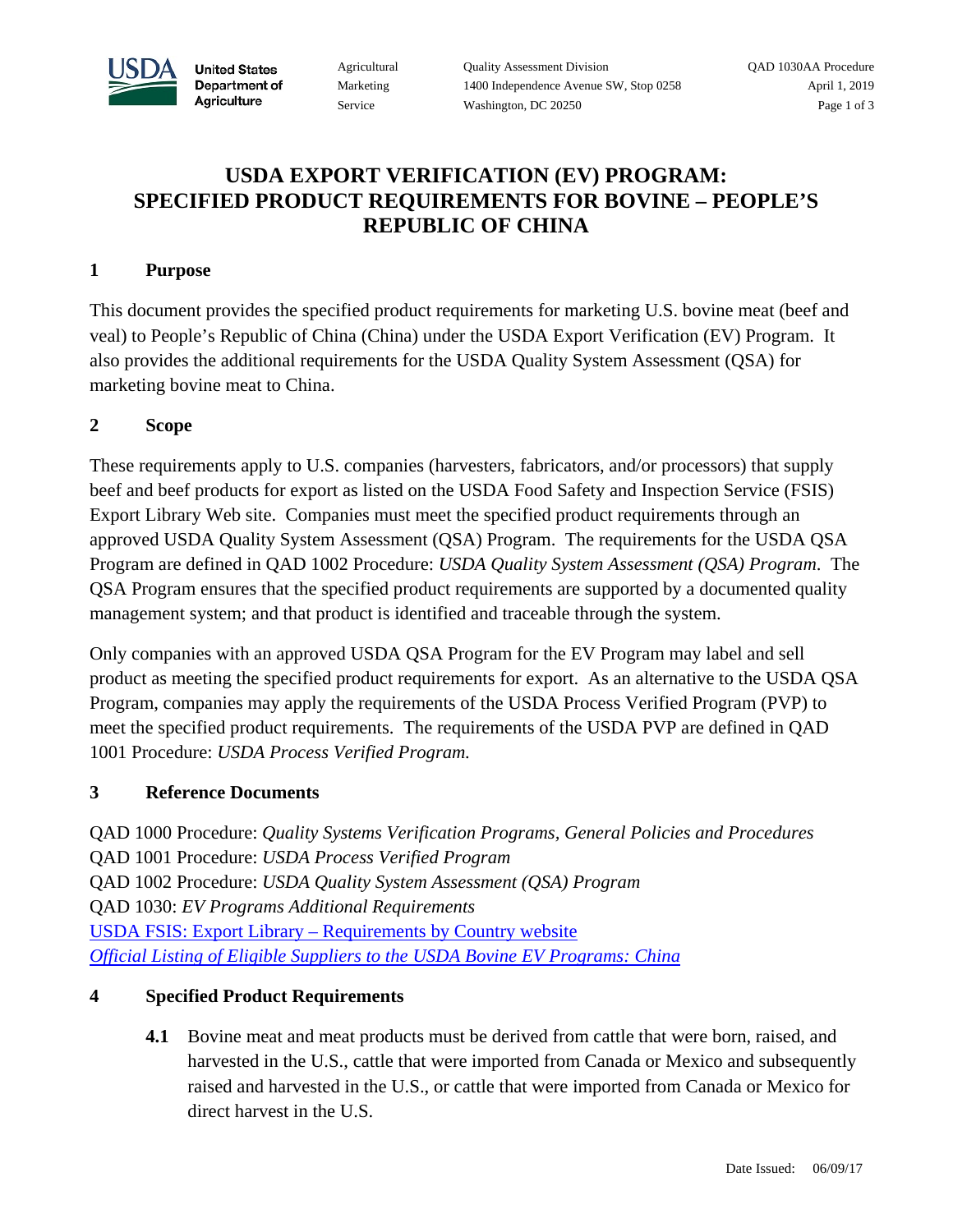

- **4.2** For cattle born, raised and harvested in the U.S., they must be traceable to the birth farm using a unique identifier as outlined below.
	- **4.2.1** Animals must be identified prior to leaving the place of birth with a program compliant ear tag. A program compliant ear tag (PCT) is a 1-time use, tamperevident tag, which contains a non-repeatable, unique number. It may be an EID, RFID, or a visual tag. The company must provide evidence that the tag meets these requirements.
	- **4.2.2** PCT numbers must be accessible by the USDA in order to determine compliance of source verification/origin status.
	- **4.2.3** All animals must be individually identified.
- **4.3** Animals imported into the U.S. (not for direct harvest) must be traceable to the first place of residence in the U.S. with the PCT outlined above.
- **4.4** Animals imported for direct harvest must be traceable to the port of entry into the U.S.
- **4.5** Beef and beef products were derived from cattle less than 30 months of age.
- **4.6** For a listing of eligible products, refer to the [USDA FSIS: Export Library –](https://www.fsis.usda.gov/wps/portal/fsis/topics/international-affairs/exporting-products/export-library-requirements-by-country) Requirements [by Country website.](https://www.fsis.usda.gov/wps/portal/fsis/topics/international-affairs/exporting-products/export-library-requirements-by-country)
- **4.7** Carcasses, bovine meat, and meat products must be uniquely identified and controlled up until the time of shipment.

#### **5 Shipping Documentation**

# **5.1 For Cattle:**

- **5.1.1** Shipping documentation (bills of lading, shipping manifests, letters of guarantee, or electronic transmissions) must accompany each shipment of animals that occurs due to sale or transfer of custody.
- **5.1.2** Shipping documentation must include a statement identifying the animals and/or product as meeting the requirements of the EV Program requirements for China. In addition, it must clearly identify the animals and the quantity.

# **5.2 For Beef and Beef Products**

- **5.2.1** Identification of conforming product during shipment and delivery must be documented on the shipping documentation (bills of lading, shipping manifests, or letters of guarantee). The shipping documentation must:
- **5.2.2** Clearly identify the product and product quantity; and